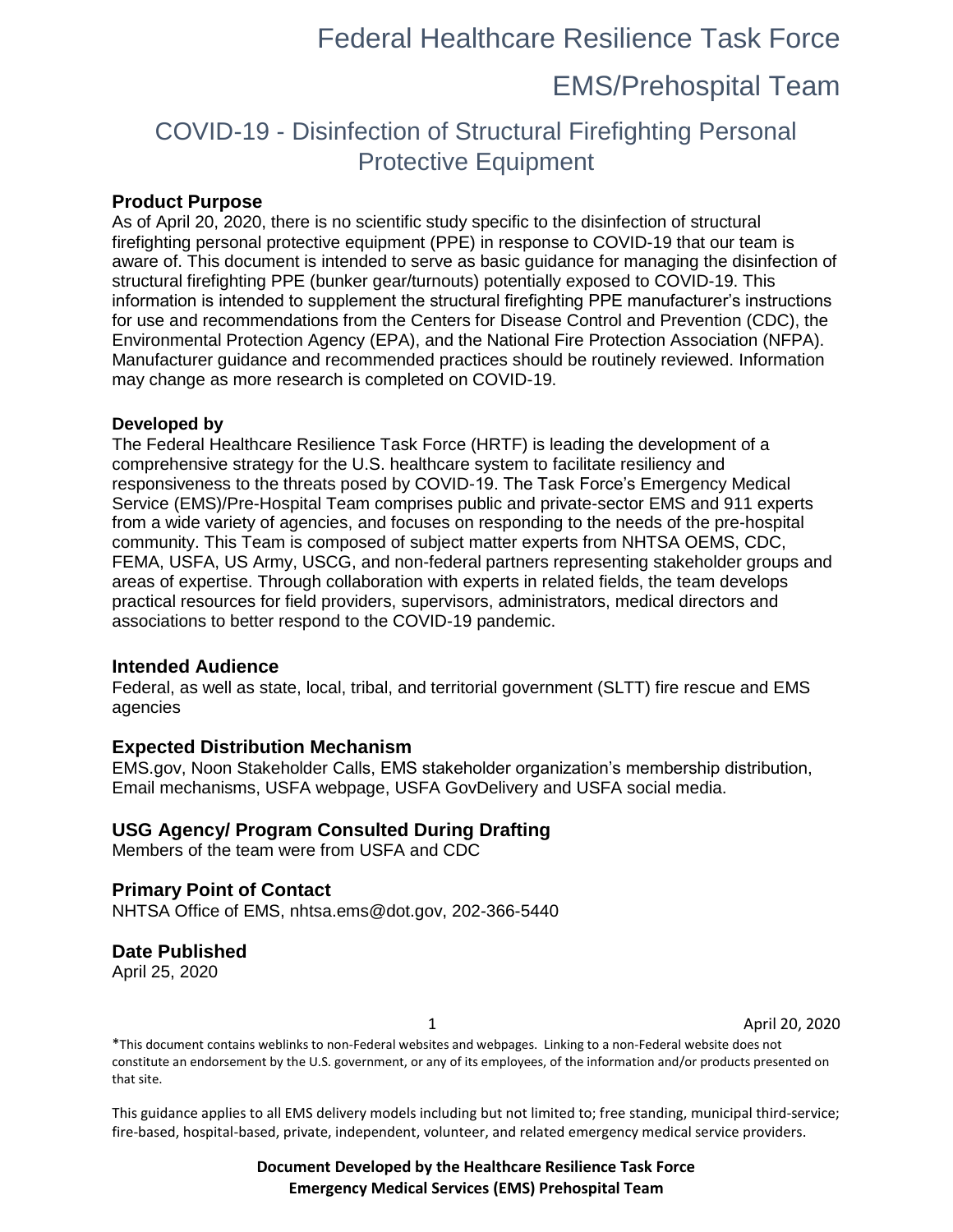# Federal Healthcare Resilience Task Force

# EMS/Prehospital Team

### COVID-19 - Disinfection of Structural Firefighting Personal Protective Equipment

### **PURPOSE**

As of April 20, 2020, there is no scientific study specific to the disinfection of structural firefighting personal protective equipment (PPE) in response to COVID-19 that our team is aware of. This document is intended to serve as basic guidance for managing the disinfection of structural firefighting PPE (bunker gear/turnouts) potentially exposed to COVID-19. This information is intended to supplement the structural firefighting PPE manufacturer's instructions for use and recommendations from the Centers for Disease Control and Prevention (CDC), the Environmental Protection Agency (EPA), and the National Fire Protection Association (NFPA). Manufacturer guidance and recommended practices should be routinely reviewed. Information may change as more research is completed on COVID-19.

### **MATERIAL DEFINITIONS**

Soft: Pant, coat, liners, hood, gloves, etc. Hard: Boots, helmet, facepiece, etc.

### **RECOMMENDATIONS**

- 1) SOFT
	- a) Follow specific guidance from the manufacturer and NFPA 1851. As of April 6, 2020, there is no alternative or other specific guidance on the decontamination of structural firefighting PPE.
	- b) Generally, the cleaning and disinfection process involves the same steps as would be followed for all body-fluid contamination. To minimize contamination of other pieces of PPE, wash the outer layers separately from the liners:
		- i) Pre-soak with a mild detergent or laundry sanitizer (please refer to manufacturer recommendations and select a[n EPA registered product](https://www.epa.gov/pesticide-registration/list-n-disinfectants-use-against-sars-cov-2) for use)
		- ii) Extraction rinse (stand-alone rinse cycle)
		- iii) Wash (140°F MAX per manufacturer, 105°F per NFPA 1851, Chap 7) with a mild detergent or laundry sanitizer
		- iv) Air-dry / no heat hang-dry (e.g., drying cabinet)

NOTE: The care and maintenance material provided with the protective garment/item must be consulted for proper procedures.

- 2) HARD
	- a) Follow specific guidance from the manufacturer and NFPA 1851. As of April 6, 2020, there is no alternative or other specific guidance on the decontamination of structural firefighting PPE.
	- b) Generally, the cleaning and disinfection process involves the same steps as would be followed for all body-fluid contamination:

2 April 20, 2020

\*This document contains weblinks to non-Federal websites and webpages. Linking to a non-Federal website does not constitute an endorsement by the U.S. government, or any of its employees, of the information and/or products presented on that site.

This guidance applies to all EMS delivery models including but not limited to; free standing, municipal third-service; fire-based, hospital-based, private, independent, volunteer, and related emergency medical service providers.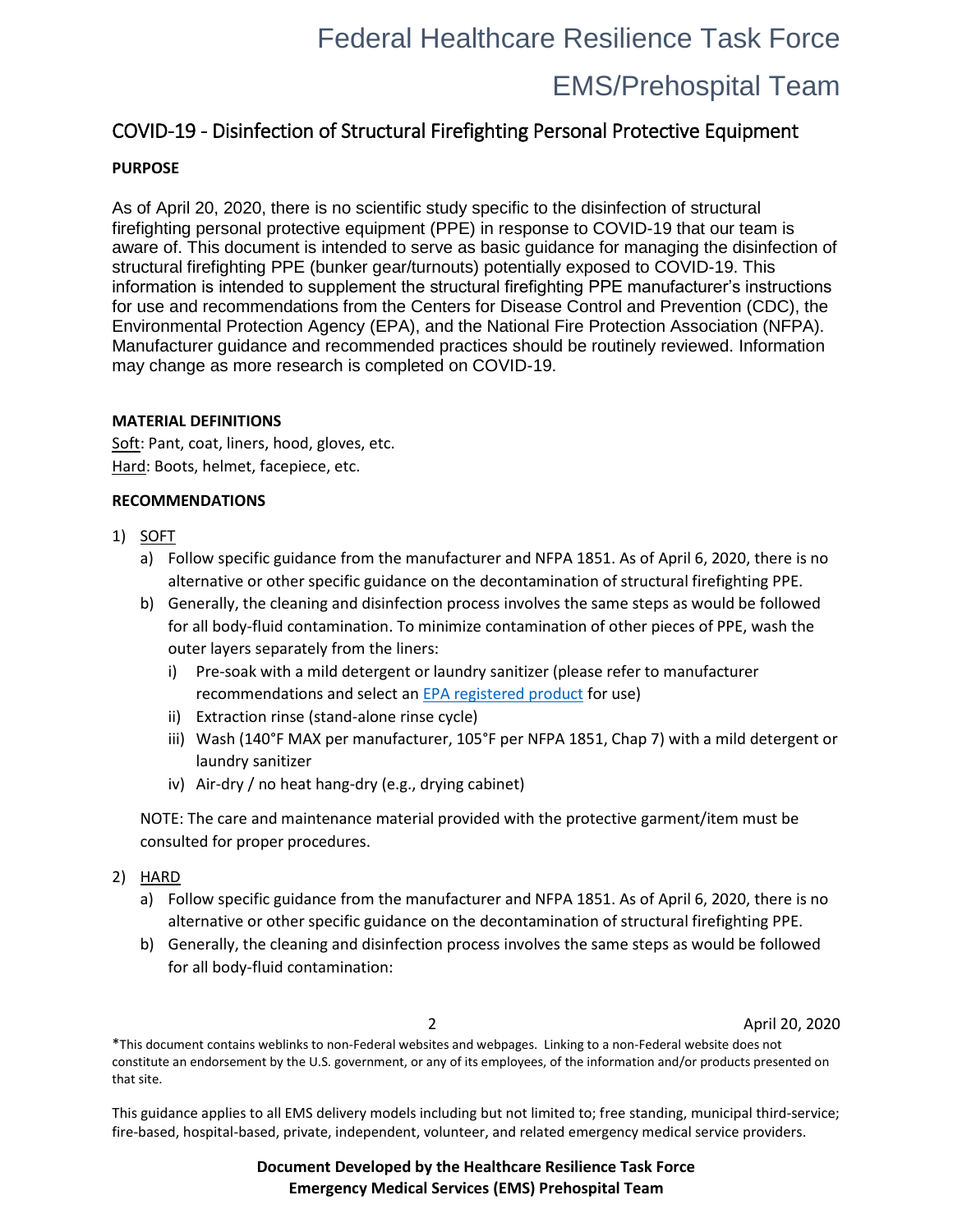# Federal Healthcare Resilience Task Force EMS/Prehospital Team

- i) Disinfecting solution that is compatible with the material (typically fiberglass/composite or leather) and on th[e EPA list N.](https://www.epa.gov/pesticide-registration/list-n-disinfectants-use-against-sars-cov-2)
- ii) Proper dwell time / agitation (e.g., brush, cloth)
	- (1) Dwell time (also known as contact or "wet" time) refers to the amount of time the cleaning product remains on the surface to be cleaned prior to rinsing. This varies by product. Refer to the label claim on the disinfection product.
- iii) Rinse
- iv) Dry according to manufacturer recommendations

NOTE: Refer to specific facepiece disinfection procedures from your manufacturer (a link to 3M/Scott procedures is provided in the Resources section as an example)\*

### **RESOURCES**

**NOTE: The resources listed below are not exhaustive, nor an endorsement of the manufacturer, product, or to the efficacy of any process.** This document contains links to non-federal websites. Linking to a non-federal website does not constitute an endorsement by the U.S. government, or any of its employees, of the information and/or products presented on that site.

- EPA List of approved Disinfectants: [https://www.epa.gov/pesticide-registration/list-n](https://www.epa.gov/pesticide-registration/list-n-disinfectants-use-against-sars-cov-2)[disinfectants-use-against-sars-cov-2](https://www.epa.gov/pesticide-registration/list-n-disinfectants-use-against-sars-cov-2)
- (CDC) Guideline for Disinfection and Sterilization in Healthcare Facilities, 2008 (2019 update): <https://www.cdc.gov/infectioncontrol/pdf/guidelines/disinfection-guidelines-H.pdf> NOTE: See page 26 for coronavirus.
- (CDC) Interim Infection Prevention and Control Recommendations for Patients with Suspected or Confirmed Coronavirus Disease 2019 (COVID-19) in Healthcare Settings: [https://www.cdc.gov/coronavirus/2019-ncov/hcp/infection-control](https://www.cdc.gov/coronavirus/2019-ncov/hcp/infection-control-recommendations.html?CDC_AA_refVal=https%3A%2F%2Fwww.cdc.gov%2Fcoronavirus%2F2019-ncov%2Finfection-control%2Fcontrol-recommendations.html)[recommendations.html?CDC\\_AA\\_refVal=https%3A%2F%2Fwww.cdc.gov%2Fcoronavirus%2F201](https://www.cdc.gov/coronavirus/2019-ncov/hcp/infection-control-recommendations.html?CDC_AA_refVal=https%3A%2F%2Fwww.cdc.gov%2Fcoronavirus%2F2019-ncov%2Finfection-control%2Fcontrol-recommendations.html) [9-ncov%2Finfection-control%2Fcontrol-recommendations.html](https://www.cdc.gov/coronavirus/2019-ncov/hcp/infection-control-recommendations.html?CDC_AA_refVal=https%3A%2F%2Fwww.cdc.gov%2Fcoronavirus%2F2019-ncov%2Finfection-control%2Fcontrol-recommendations.html)
- NFPA 1851, 2014 (Standard on Selection, Care, and Maintenance of Protective Ensembles for Structural Fire Fighting and Proximity Fire Fighting)[: https://www.nfpa.org/codes-and](https://www.nfpa.org/codes-and-standards/all-codes-and-standards/list-of-codes-and-standards/detail?code=1851)[standards/all-codes-and-standards/list-of-codes-and-standards/detail?code=1851](https://www.nfpa.org/codes-and-standards/all-codes-and-standards/list-of-codes-and-standards/detail?code=1851) (Chap 7 is Cleaning and Decontamination)\*
- NFPA 1581, 2015: (Standard on Fire Department Infection Control Program) [https://nfpa.org/codes-and-standards/all-codes-and-standards/list-of-codes-and](https://nfpa.org/codes-and-standards/all-codes-and-standards/list-of-codes-and-standards/detail?code=1581)[standards/detail?code=1581\\*](https://nfpa.org/codes-and-standards/all-codes-and-standards/list-of-codes-and-standards/detail?code=1581)
- IAFF QRG[: https://www.iaff.org/wp-content/uploads/Quick-Reaction-Guide-FF-Protective-](https://www.iaff.org/wp-content/uploads/Quick-Reaction-Guide-FF-Protective-Clothing-Flyer.pdf)[Clothing-Flyer.pdf](https://www.iaff.org/wp-content/uploads/Quick-Reaction-Guide-FF-Protective-Clothing-Flyer.pdf) \*

3 April 20, 2020

\*This document contains weblinks to non-Federal websites and webpages. Linking to a non-Federal website does not constitute an endorsement by the U.S. government, or any of its employees, of the information and/or products presented on that site.

This guidance applies to all EMS delivery models including but not limited to; free standing, municipal third-service; fire-based, hospital-based, private, independent, volunteer, and related emergency medical service providers.